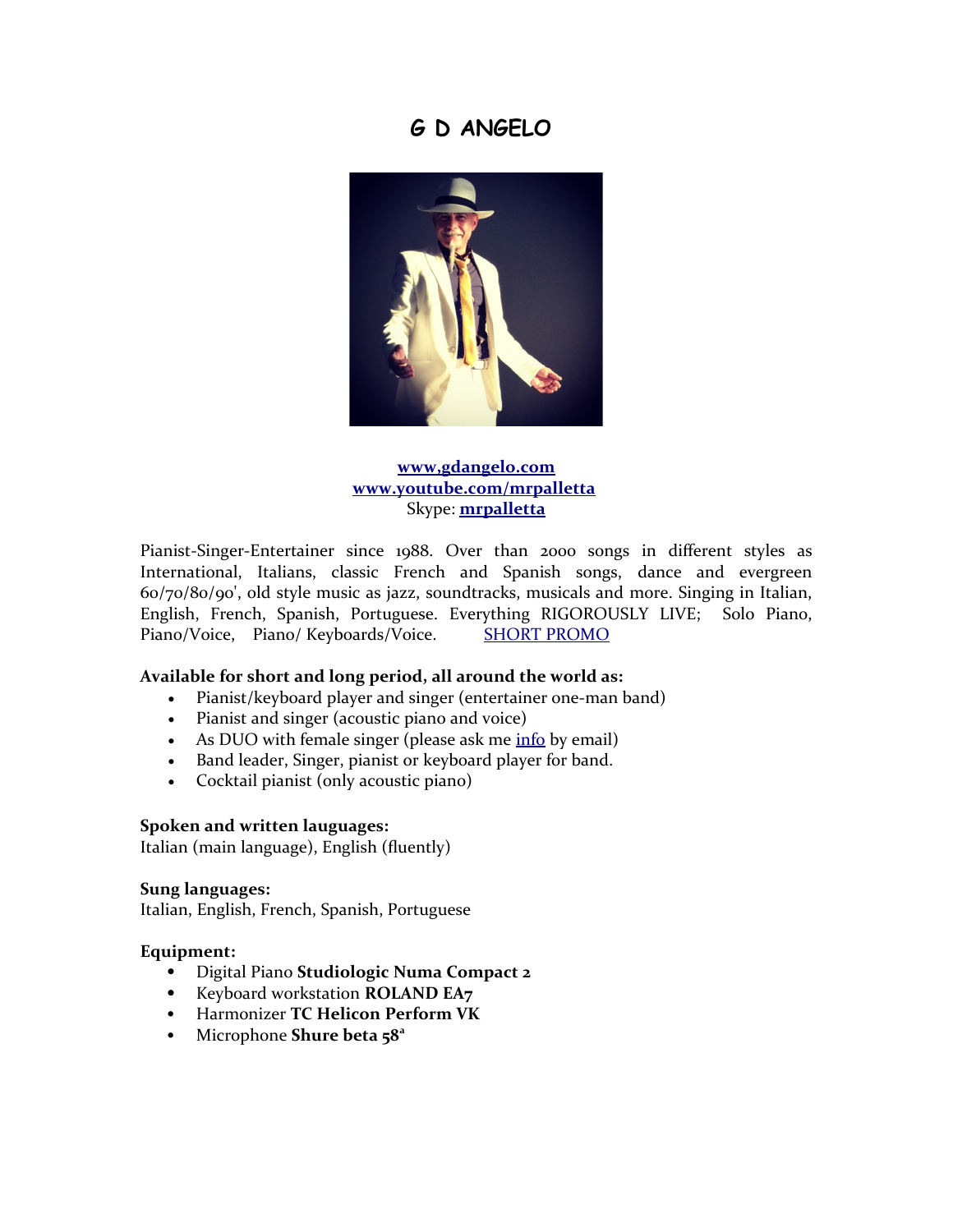## **Detailed resume**

- **June > September 2021 Entertainment Team Director and One Man Band piano player singer at [Porto Giardino Resort by CDS Hotels](https://cdshotels.it/porto-giardino/) (Bari - Italy)**
- **Year 2020 Some gigs in Italy and Live Streaming because of the world's covid19 emercency.**
- **August 1 st 2019 to December 31st 2019 One man band – [La Spiga by](https://www.laspigadoha.com/) [Papermoon](https://www.laspigadoha.com/) - [W Doha Hotel](http://www.whoteldoha.com/) – Doha (Qatar)**
- **March 1st 2019 to May 1st 2019 One man band [La Spiga by Papermoon](https://www.laspigadoha.com/) - [W](http://www.whoteldoha.com/) [Doha Hotel](http://www.whoteldoha.com/) – Doha (Qatar)**
- **August 1 st 2018 to December 31st 2018 One man band – [La Spiga by](https://www.laspigadoha.com/) [Papermoon](https://www.laspigadoha.com/) - [W Doha Hotel](http://www.whoteldoha.com/) – Doha (Qatar)**
- **May 2018 July 2018 One Man Band - [Calstelsardo Hotel Resort](http://castelsardoresort.it/) – Castelsardo (SS – Sardinia - ITA)**
- **February 2018 One man band** at **HOTEL VILLA BLU Cortina d'Ampezzo (BL) - Italy**
- **December 2017** as M**usic Composer** for "**PERSEFONE AWARD"** at the theatre **"Sala Umberto"** (Rome) and on **RETE 4** Italian national TV channel
- **March 2016 to July 2017** as **PIANIST SINGER ENTERTAINER- ONE MAN BAND at [Djibouti Palace Kempinski](http://www.kempinski.com/en/djibouti/djibouti-palace/welcome/)**
- **June 2015 as Acoustic pianist-singer** on river cruise ship **UNIWORLD** (Danube)
- **May 2014 to December 2014** as **ONE MAN BAND at [Djibouti Palace](http://www.kempinski.com/en/djibouti/djibouti-palace/welcome/) [Kempinski](http://www.kempinski.com/en/djibouti/djibouti-palace/welcome/)**
- **February 2014 to April 2014** as Entertainer Pianist/Singer-Female singer as **G&O DUO at [Djibouti Palace Kempinski](http://www.kempinski.com/en/djibouti/djibouti-palace/welcome/)**
- **November 2013 > January 2014** as Entertainer Pianist/Singer-Female singer as **G&A DUO at [Djibouti Palace Kempinski](http://www.kempinski.com/en/djibouti/djibouti-palace/welcome/)**
- **August 2013 > October 2013** as Entertainer Pianist/Singer-Female singer as **G&S DUO at [Djibouti Palace Kempinski](http://www.kempinski.com/en/djibouti/djibouti-palace/welcome/)**
- **June 2013** as **ONE MAN BAND** at Villaggio Copacabana Marina di Casal Velino (Sa) Italy
- **December 2012 as** Entertainers Pianist/Singer-Female singer at **[Casino De La](http://www.casinodelavallee.it/en/what-s-on/live-music-mister-palletta) [Vallée](http://www.casinodelavallee.it/en/what-s-on/live-music-mister-palletta) – Saint Vincent (AO) – Italy**
- **Summer 2012 :** As Pianist-Singer Entertainer at [Hotel Club SARACENO –](http://www.hotelclubsaraceno.com/index.htm) [Arbatax](http://www.hotelclubsaraceno.com/index.htm) - Sardegna (ITA)
- **December 2011** as Entertainers Pianist/Singer-Female singer at [Casino De La](http://www.casinodelavallee.it/en/what-s-on/live-music-mister-palletta) [Vallée](http://www.casinodelavallee.it/en/what-s-on/live-music-mister-palletta) – Saint Vincent (AO) – Italy ("[At Last Duo](http://www.atlastduo.com/)")
- **Summer 2011 :** As Pianist-Singer Entertainer at [Hotel Club SARACENO –](http://www.hotelclubsaraceno.com/index.htm) [Arbatax](http://www.hotelclubsaraceno.com/index.htm) - Sardegna (ITA)
- **March 2011** as Entertainer Pianist-Singer at *[Casino De La Vallée](http://www.casinodelavallee.it/en/what-s-on/live-music-mister-palletta)* Saint Vincent (AO) – Italy
- **From September 20, 2009 to January 2, 2011** as Entertainer Pianist-Singer in FRANKIE'S restaurant at hotel [FAIRMONT BAB AL BAHR](http://www.fairmont.com/babalbahr) – Abu Dhabi – UAE
- **Summer 2009** as Pianist-Singer-Show-Man at [CENTRO VACANZE DE](http://www.centro-vacanze.it/) [ANGELIS](http://www.centro-vacanze.it/) – Numana (AN) - Italy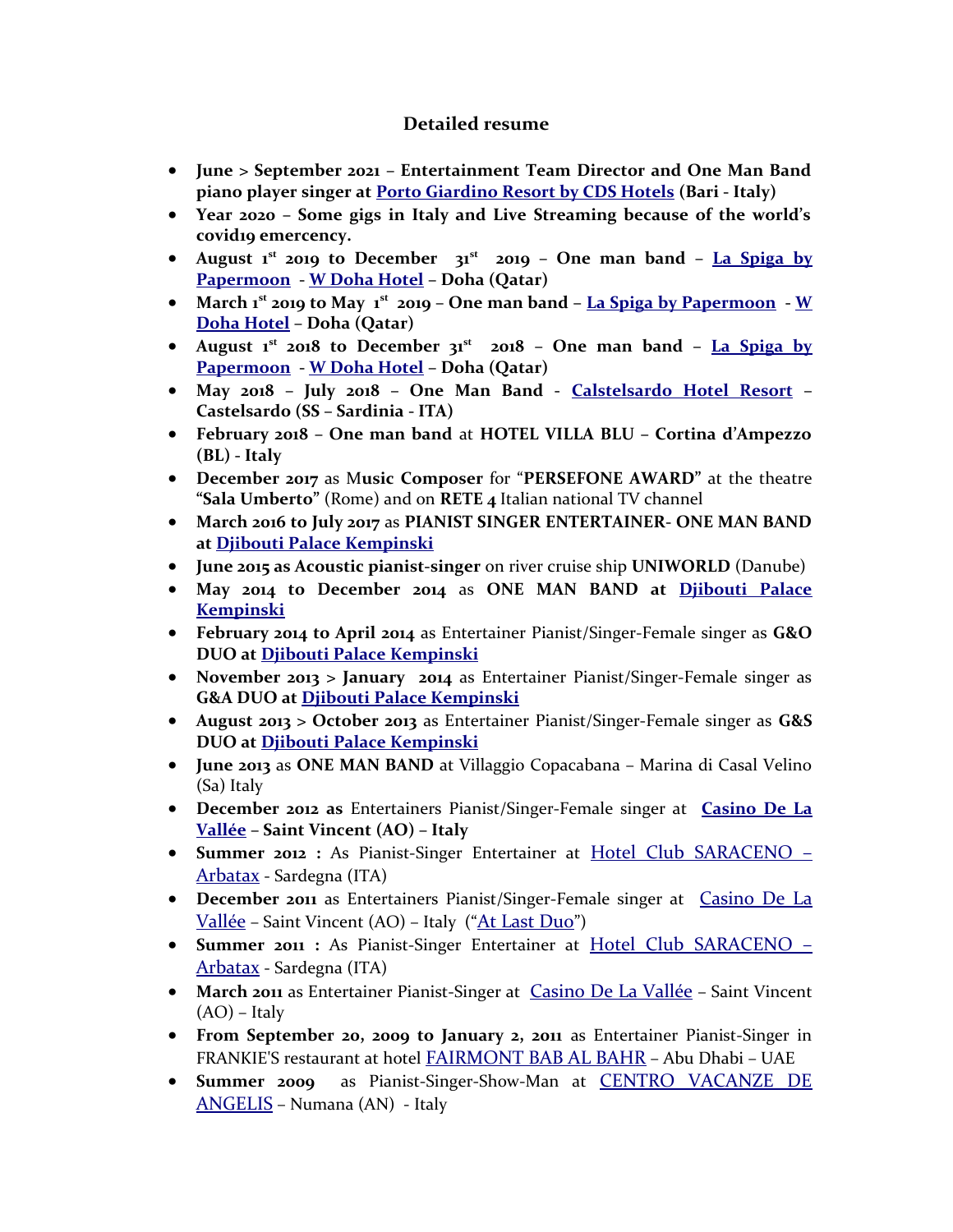- **December 2008** January **2009** as Pianist-Singer at [VERACLUB ORANGEA](http://www.veratour.it/it/la-tua-vacanza/villaggi/44_veraclub_orangea_village/) [VILLAGE](http://www.veratour.it/it/la-tua-vacanza/villaggi/44_veraclub_orangea_village/) – Nosy Be island (Madagascar)
- **Summer 2008** as Pianist-Singer at Club [Delphina](http://www.delphina.it/) Hotel Cala di Lepre (Palau OT), Hotel Cala di Falco (Cannigione OT), Hotel Valle dell'Erica (Santa Teresa di Gallura SS) Sardegna – Italy
- **Winter 2007/2008**  - as Pianist-Singer at restaurant steak house [WILD WEST](http://www.wildweststeakhouse.it/) (Roma) – Italy
- **Summer 2007** as Pianist-Singer at **[VILLAGGIO GUGLIELMO](http://www.villaggioguglielmo.it/)** Copanello (CZ) - Italy
- **December 2006** as Pianist-Singer at CHRISTMAS PARTY by STUDIO UNIVERSAL (ROMA) - Italy with female singer.
- **Winter 2006/2007** as Pianist-Singer at restaurant [IL PICCHIO ROSSO](http://www.ilpicchiorosso.it/) (ROMA) - Italy
- **Summer 2006** as Pianist-Singer at [VILLAGGIO GUGLIELMO](http://www.villaggioguglielmo.it/) Copanello (CZ) - Italy
- **Winter 2006** as Pianist-Singer at restaurant [IL PICCHIO ROSSO](http://www.ilpicchiorosso.it/) (ROMA) Italy
- **Summer 2005** as Pianist-Singer at [VILLAGGIO GUGLIELMO](http://www.villaggioguglielmo.it/) Copanello (CZ) - Italy
- **Winter 2004/2005** as One man band at LANCELOT wine bar (ROMA) Italy
- **Summer 2004** as Animation manager / One Man Band at HOTEL RESORT [MINERVA](http://www.minervaclubresort.it/) – Marina di Sibari (CS) - Italy
- **December 29, 2003 /January 2, 2004** as Pianist-Singer at cruiseship [DELTASTAR](http://www.crociereonline.net/navi/giver.htm) on Danube (From Wien to Budapest 2 ways)
- **Summer 2003** as Animation manager / One man band at **[HOTEL CLUB](http://www.hotelsaintgeorge.it/)** [VILLAGE SAINT GEORGE](http://www.hotelsaintgeorge.it/) – San Giorgio di Gioiosa Marea (ME) - Italy
- **Winter 2002/2003** Teacher of modern sing canto at CENTRAL THEATRE Ostia Lido (RM) - Italy
- **September 2002** as Pianist-Singer at [VICTOR VILLAGE](http://www.victorvillage.it/) Marina di Ugento (LE) - Italy
- **Summer 2002** as Pianist-Singer at PALCOSCENIKESTATE Ostia Lido (Roma) Italy
- **April 25-26-27-28 2002** as Actor Pianist and Singer in the musical ANTIGONE JAZZ CLUB at CENTRAL THEATRE Ostia Lido (Roma) - Italy
- **March 2002 > May 2002** as teacher of modern sing at CENTRALE THEATRE Ostia Lido (Roma) - Italy
- **Winter 2001/2002** as Pianist-Singer at ISODANCING (ROMA) Italy
- **September 2001** as Pianist-Singer at [GOLF VILLAGE](http://www.iperviaggi.it/it/scheda-Residence-Sibari-Golf-Village-1384.php) Marina di Sibari (CS) Italy
- **September 2000** as Pianist-Singer in tour for BERTOLLI PROMOTION in Hamburg, Berlin, Nurnberg, Frankfurt, Hannover, Bern, Kiel, Leipzig, Dresden, Hessen - Germany
- **Summer 2000** as Animation manager / One man band at **[CAMPING](http://www.campingpilone.it/)** [PILONE](http://www.campingpilone.it/) - Ostuni (BR) – Italy
- **Summer 1999** as Vice Animation manager / One man band at [GOLF](http://www.iperviaggi.it/it/scheda-Residence-Sibari-Golf-Village-1384.php) [VILLAGE](http://www.iperviaggi.it/it/scheda-Residence-Sibari-Golf-Village-1384.php) Marina di Sibari (CS) – Italy